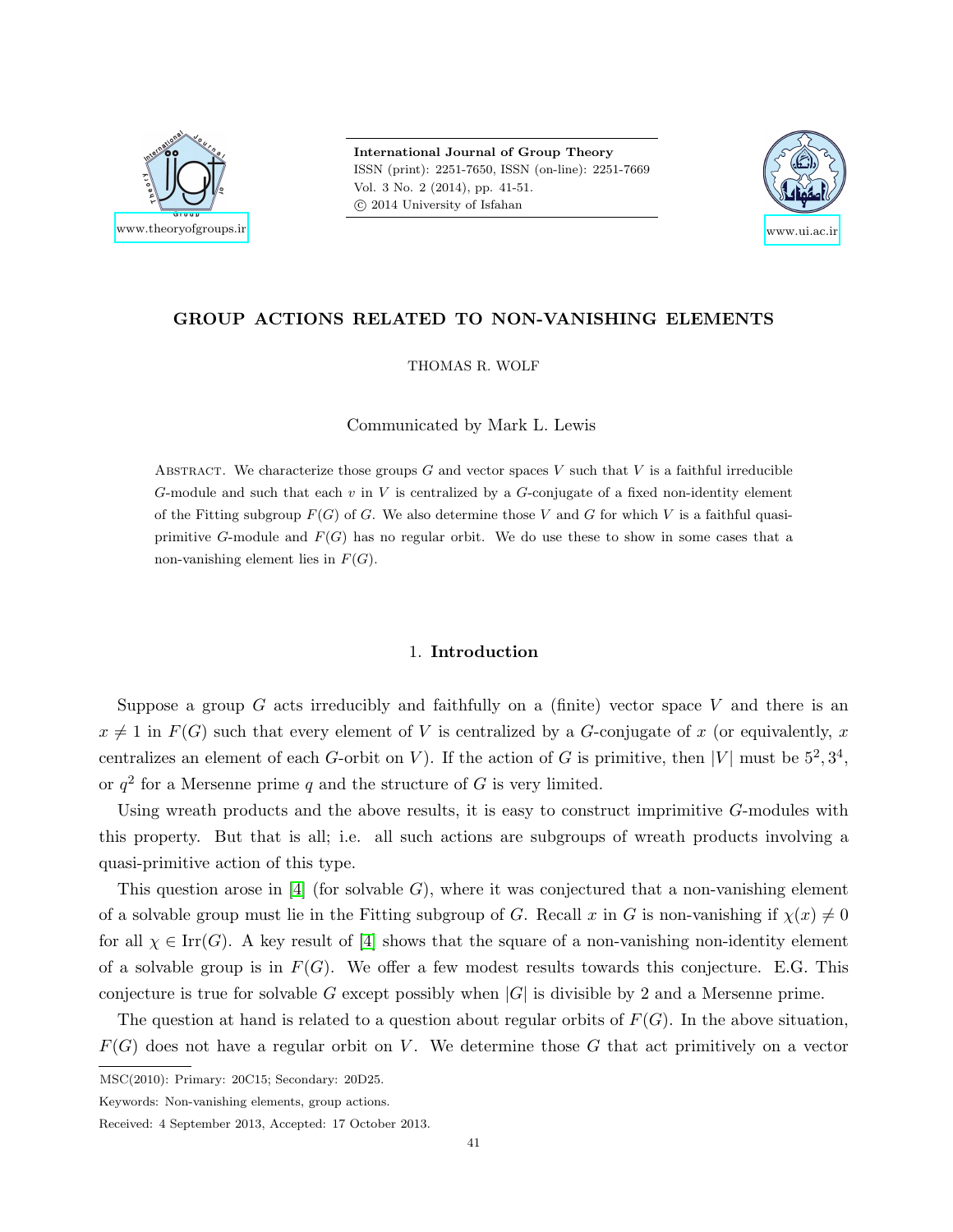space in which  $F(G)$  has no regular orbit in Theorem [2.2.](#page-1-0) Here  $|V| = 5^2, 3^4, 3^8$ , or  $q^2$  for a Mersenne prime  $q$ . We do not require solvability for Theorems [2.1](#page-1-1) and [2.2.](#page-1-0) Recall that  $V$  is a quasi-primitive G-module if  $V_N$  is homogeneous for all normal subgroups N of G. Via Clifford's Theorem, primitive implies quasi-primitive.

If V is a finite vector space of order  $q^m$  over a field F of order q, then the elements of V may be labeled by  $GF(q^m)$  consistently with the action of F. The set  $\Gamma(q^m) = \{x \to ax^{\sigma} | a \in GF(q^m) - \Gamma\}$  ${0}, \sigma \in \text{Gal}(\text{GF}(q^m)/F)$  is a group of linear transformations of V with a normal cyclic group  $\Gamma_0$  "of multiplications" of order  $q^m - 1$ . Also  $\Gamma/\Gamma_0 \cong \text{Gal}(\text{GF}(q^m)/F)$  is cyclic of order m and a generator of this group induces the automorphism  $a \to a^q$  on  $\Gamma_0$ . In particular,  $\Gamma(q^2)$  has a cyclic normal subgroup  $\Gamma_0$  of index two and center of order  $q-1$ .

## 2. Results

<span id="page-1-1"></span>**Theorem 2.1.** Suppose that V is a faithful quasi-primitive G-module and there exists  $1 \neq x \in F(G)$ such that each element of  $V$  is centralized by a  $G$ -conjugate of  $x$ . Then

- (a)  $|V| = q^2$  for a Mersenne prime q and  $G = F(G) = P \times S \subseteq \Gamma(V)$  where S is cyclic of odd order and P is the Sylow-2-subgroup of  $\Gamma(V)$  that is semi-dihedral of order  $4(q + 1)$ ;
- (b)  $|V| = 5^2$  and  $F(G) = QZ$  for normal subgroups  $Q \cong Q_8$  and  $Z \cong Z_4$  of G with  $Q \cap Z = Z(Q)$ while  $G/F(G) \cong Z_3$  or  $S_3$ ;
- (c)  $|V| = 3<sup>4</sup>$  and  $F(G)$  is isomorphic to a central product  $Q_8 Y D_8$  and  $G/F(G)$  is isomorphic to  $Z_5$ ,  $D_{10}$ , the Frobenius group  $F_{20}$ ,  $A_5$ , or  $S_5$ .

In all cases,  $C_{F(G)}(v) = \langle x \rangle$  for an involution x whenever  $v \in V^{\#} = V - \{0\}.$ 

Each of these conclusions does exist. Indeed  $G$  acts transitively on the non-zero vectors of  $V$ , save possibly in (a) if G is proper in  $\Gamma$ . Hence the semi-direct product VG is a 2-transitive permutation group. Huppert [\[1\]](#page-10-1) classified and constructed the solvable 2-transitive groups. The three solvable groups in (c) are known as Bucht groups. Note that  $Q_8$  Y  $D_8$  has a unique faithful irreducible module of order  $3^4$  and the transitivity of the Bucht group of order  $5 \cdot 32$  shows the centralizer in  $Q_8$  Y  $D_8$ of a non-zero vector has order 2. Note that in (b), that the 10 non-central involutions of  $F(G)$  are conjugate in G. In all cases,  $|C_{F(G)}(v)| = 2$  for each non-zero vector v.

The question at hand is related to a question about regular orbits of  $F(G)$ . In Theorem [2.1,](#page-1-1) observe that  $F(G)$  does not have a regular orbit on V. We determine those G that act primitively on a vector space in which  $F(G)$  has no regular orbit in Theorem [2.2.](#page-1-0) Here  $|V| = 5^2, 3^4, 3^8$ , or  $q^2$  for a Mersenne prime q.

<span id="page-1-0"></span>**Theorem 2.2.** If V is a quasi-primitive G-module and  $F(G)$  has no regular orbit on V; then

(a)  $|V| = q^2$  for a Mersenne prime q and  $G = F(G) = P \times S \subseteq \Gamma(V)$  where S is cyclic of odd order and  $P \in \mathrm{Syl}_2(F(G))$  is either the Sylow-2-subgroup of  $\Gamma(V)$  that is semi-dihedral of order  $4(q+1)$  or P is dihedral of order  $2(q+1)$ ; or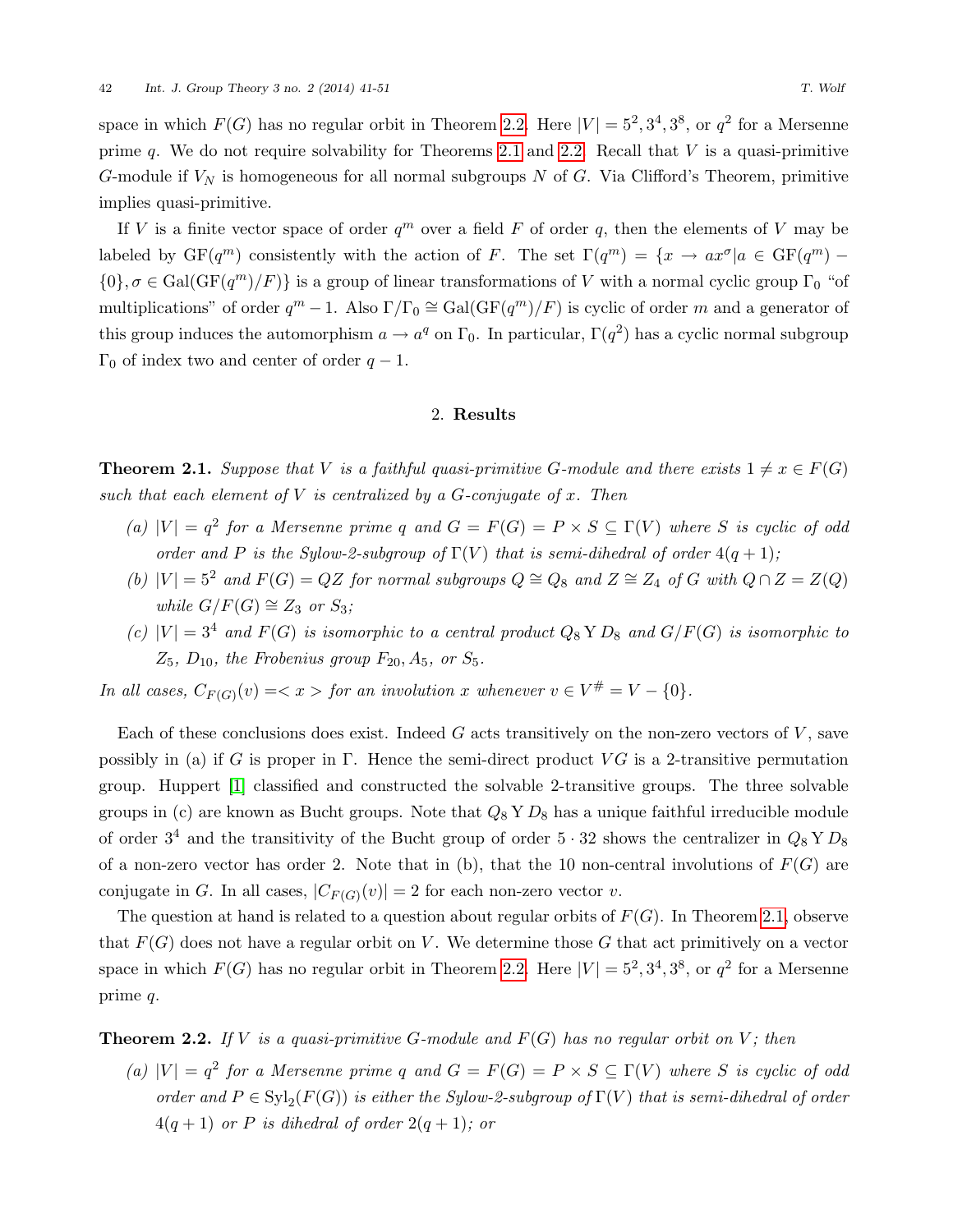- (b)  $|V| = 5^2$  and  $F(G) = QZ$  for normal subgroups  $Q \cong Q_8$  and  $Z \cong Z_4$  of G with  $Q \cap Z = Z(Q)$ while  $G/F(G) \cong Z_3$  or  $S_3$ ; or
- (c)  $|V| = 3^4$  and  $F(G)$  is isomorphic to a central product  $Q_8 Y D_8$  and  $G/F(G)$  is isomorphic to  $Z_5, D_{10}, F_{20}, A_5, \text{ or } S_5; \text{ or}$
- (d)  $|V| = 3^4$  and  $F(G)$  is a central product Q Y S of normal subgroups  $Q \cong Q_8$  and S of G with S semi-dihedral of order 16 or dihedral of order 8. Also  $G/F(G) \cong Z_3$  or  $S_3$ ; or
- (e)  $|V| = 3^8$  and  $F(G)$  is a central product EYS of an extra-special group E of order 32 and a semi-dihedral group S of order 16. The only element of F that centralizes an element of each G-orbit in V is the identity. Also, if G is solvable, then  $F_2(G)/F(G) \cong Z_5, Z_3$ , or  $Z_3 \times Z_3$ .

We next derive Theorem [2.1](#page-1-1) from Theorem [2.2.](#page-1-0)

Proof of Theorem [2.1.](#page-1-1) The final statement of Theorem [2.1](#page-1-1) follows from comments in the paragraph following the Theorem's statement. We assume that  $V$  is a quasi-primitive  $G$ -module and there exists  $1 \neq x \in F(G)$  such that each  $v \in V$  is centralized by a G-conjugate of x. No  $v \in V$  is in a regular  $F(G)$  orbit and so Theorem [2.2](#page-1-0) applies. So V and G satisfy one of the conclusions (a)-(d), but not (e), of Theorem [2.2.](#page-1-0)

If  $|V| = q^2$  for a Mersenne prime q, then the centralizer in  $\Gamma(V)$  of a non-zero vector of V has order two. Now  $\Gamma(V)$  is nilpotent and its Sylow-2-subgroup is semi-dihedral of order  $4(q+1)$ . Hence G and its Sylow-2-subgroup P must contain all  $q + 1$  non-central involutions and they must be conjugate in P. Hence P is a Sylow-2-subgroup of  $\Gamma(V)$ . Here V and G are as in conclusion (a) of Theorem [2.1.](#page-1-1) Conclusions (b) and (c) of Theorem [2.2](#page-1-0) are precisely those of Theorem [2.1.](#page-1-1)

Finally, we may assume that  $|V| = 3^4$  and that  $F(G)$  is a central product  $\overline{Q} Y S$  of normal subgroups  $Q \cong Q_8$  and S of G with S semi-dihedral of order 16. Also  $G/F(G) \cong Z_3$  or  $S_3$ . There exists  $Q_1 \subseteq S$ with  $Q_1$  normal in G and  $Q_1 \cong Q_8$ . By Theorem [2.10](#page-5-0) below,  $QQ_1$  has a regular orbit on V. Since  $QQ_1$  is normal in G; the G-conjugacy class of x lies in  $F(G) - QQ_1$ . By Proposition [2.8](#page-5-1) below;  $QQ_1$ contains 20 of the 24 involutions of  $QS = F(G)$ . Thus  $cl_G(x)$  has at most 4 elements. But every  $v \in V$  is centralized by a conjugate of x and hence  $4|C_V(x)| \geq |V|$ . But  $|C_V(x)| \leq |V|^{1/2}$  by Lemma [2.7](#page-4-0) below. This implies  $|V| \le 16$ , a contradiction; completing the proof of Theorem [2.1.](#page-1-1)

<span id="page-2-0"></span>**Corollary 2.3.** Suppose V is a faithful irreducible G-module and there exists  $1 \neq x \in F(G)$  such that each  $v \in V$  is centralized by a G-conjugate of x. Then there exists a faithful irreducible H-module W and a transitive permutation group  $S$  of degree n such that  $G$  is isomorphic to a subgroup of  $H$  wreath S in its action on  $V = W<sup>n</sup>$ . Here H is a factor group of a subgroup of G. Furthermore, we have that

- (i)  $|W| = q^2$ ;  $H = F(H) \subseteq \Gamma(W)$ ; and the Sylow-2-subgroup of H is semi-dihedral of order  $4(a + 1)$ :
- (ii)  $|W| = 5^2$ ;  $F(H) ≅ Q_8$  Y  $Z_4$ ; and  $H/F(H) ≅ Z_3$  or  $S_3$ ; or
- (iii)  $|W| = 3^4$ ;  $F(H) \cong Q_8$  Y  $D_8$ ; with  $H/F(H) \cong Z_5$ ,  $D_{10}$ ,  $F_{20}$ ,  $A_5$  or  $S_5$ .

Note char(V) is a Mersenne prime or char(V) = 5 and 3 divides |G|.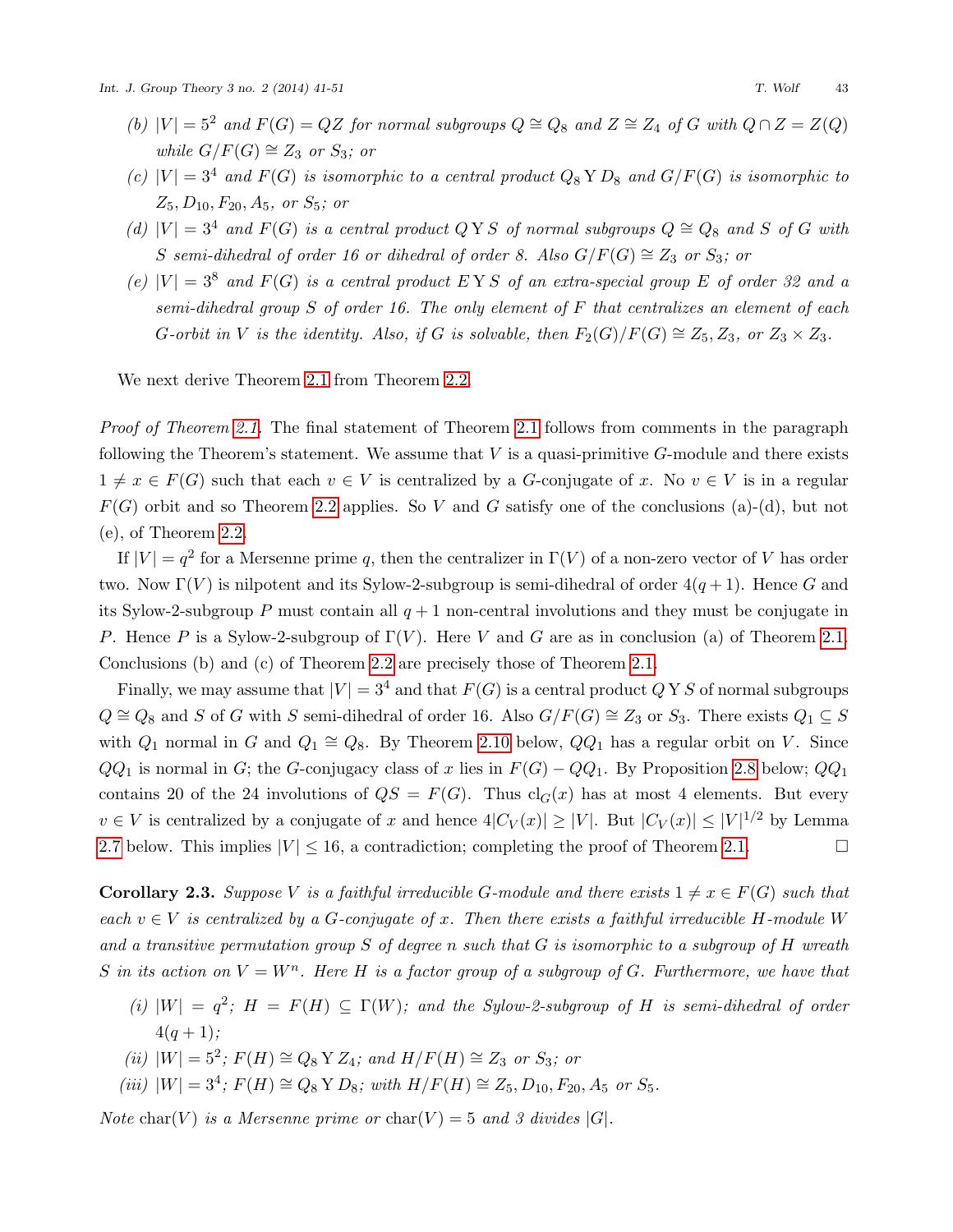*Proof.* By Theorem [2.1,](#page-1-1) we may assume V is not a quasi-primitive G-module and choose M maximal such that M is normal in G and  $V_M$  is not homogeneous. Write  $V_M = V_1 \oplus \ldots \oplus V_k$  for subspaces  $V_i$ of V that are permuted faithfully and transitively by  $S = G/M$ . Set  $H_i = N_G(V_i)$  and  $C_i = C_G(V_i)$ . We claim there is some  $1 \neq z \in F(H_1/C_1)$  that centralizes an element of each  $H_1$ -orbit in  $V_1$ . If the claim is valid, the conclusion of this corollary holds since G is isomorphic to a subgroup of  $H_1/C_1$ wreath S and since  $H_1/C_1$  satisfies the conclusion of this Corollary (via induction).

We first show  $x \in H_i$  for each i. Let L be the smallest normal subgroup of G containing x and note  $L \subseteq F(G)$ . We may assume that  $x \in L - (L \cap H_i)$ . Since  $L \cap H_i$  is normal in  $H_i$  and  $L \cap H_i$  is properly contained in the nilpotent group L; it follows that  $N_G(L \cap H_i) > H_i$ . By choice of M,  $H_i$  is a maximal subgroup of G and so  $L \cap H_i$  is normal in G. Let  $0 \neq w \in V_i$  and choose a conjugate  $x^g$  of x that centralizes w. Note  $x^g$  must lie in  $L \cap H_i$  and so does x by normality of  $L \cap H_i$ . Hence  $x \in H_i$ for all  $i$ .

Set  $H = H_1/C_1$ . Now G is isomorphic to a subgroup of  $G^* = H$  wr S in its action on V and certainly x centralizes an element in each  $G^*$ -orbit of V. Since  $x \in H_i$  for each i and  $x \in F(G)$ , we have that  $xC_i \in F(H_i/C_i)$  for all i and thus  $x \in F(G^*)$ . To complete the claim, we may assume that  $G = G^* = H$  wr S. Write  $x = (x_1, \ldots, x_k)$ . Since  $x \neq 1$ , we may assume without loss of generality that  $x_1 \neq 1$ . Set  $z = x_1 \in F(H_1/C_1)$ . Let  $w \in V_1$ . Then  $(w, 0, \ldots, 0) \in V$  is centralized by  $x^g$  for some  $g \in G$ . In particular  $(w, 0, \ldots, 0)$  is centralized by  $(z<sup>g</sup>, 0, \ldots, 0)$  and w is centralized by  $z<sup>g</sup>$ . But  $\{(z^g,0,\ldots,0)|g\in G\} = \{(z^h,0,\ldots,0)|h\in H\}.$  Hence, w is centralized by some H-conjugate of z, proving the claim and the Corollary.

In [\[4\]](#page-10-0), it was proven that a non-vanishing element x of a solvable group satisfies  $x^2 \in F(G)$  and conjectured that  $x \in F(G)$ . Recall x is a non-vanishing of G if  $\chi(x) \neq 0$  for all  $\chi \in \text{Irr}(G)$ .

**Corollary 2.4.** If G is solvable and no Mersenne prime divides  $|G|$ , then every non-vanishing element of G is in  $F(G)$ .

*Proof.* Assume  $x \in G$  is non-vanishing. Note that  $Nx$  is a non-vanishing element of  $G/N$  whenever  $N > 1$  is normal in G. By induction,  $Nx \in F(G/N)$  and so x centralizes every chief factor of  $G/N$ . If  $1 \neq M$  is normal in G and  $N \cap M = 1$ , then x also centralizes all chief factors of  $G/M$  and those of G; whence  $x \in F(G)$ . So we may assume G has a unique minimal normal subgroup.

Gaschutz's Theorem (1.12 of [\[5\]](#page-10-2)) states that  $F(G)/\Phi(G) = F(G/\Phi(G))$  is a completely reducible and faithful  $G/F(G)$ -module whenever G is solvable. By the inductive hypothesis and the last paragraph,  $\Phi(G) = 1$  while  $F(G)$  is the unique minimal normal subgroup of G. Then  $F(G)$  and Irr( $F(G)$ ) are faithful irreducible  $G/F(G)$ -modules.

Let  $\lambda \in \mathrm{Irr}(F(G))$ . Since  $\chi(x) \neq 0$  for all  $\chi \in \mathrm{Irr}(G|\lambda)$ ; we have that  $\psi^G(x) \neq 0$  for some  $\psi \in \text{Irr}(I_G(\lambda))$ . This implies that  $x^g \in I_G(\lambda)$  for some  $g \in G$ . By induction  $x \in F_2(G)$ . So  $x \in F(G)$ or the hypotheses of Corollary [2.3](#page-2-0) are satisfied with respect to the action of  $G/F(G)$  on Irr( $F(G)$ ). Since  $|G|$  is not divisible by a Mersenne prime, the conclusion of Corollary [2.3](#page-2-0) is not satisfied. So  $x \in F(G)$ .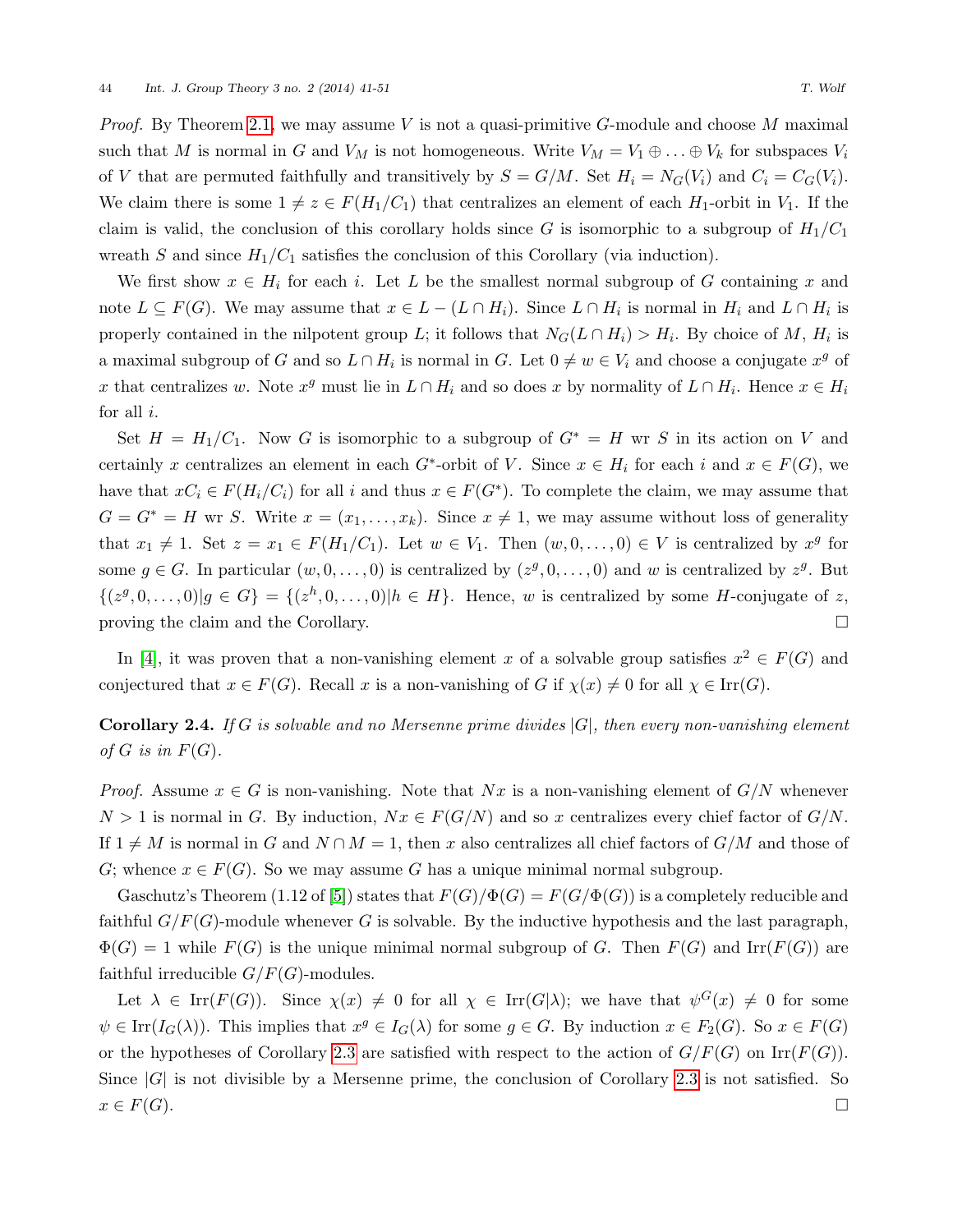**Corollary 2.5.** Suppose G is solvable and  $F = F(G)$  is a minimal normal subgroup of G. If F is a primitive  $G/F$ -module, then every non-vanishing element of G lies in F.

*Proof.* Note that by Gaschutz's theorem, F is indeed a faithful irreducible  $G/F$ -module (and G even splits over F). If  $G^* = G/F$  has a regular orbit on  $V = \text{Irr}(F)$ ; then there exists  $\lambda \in \text{Irr}(F)$  with  $I_G(\lambda) = F$  and  $\lambda^G \in \text{Irr}(G)$  vanishes off F and the conclusion holds. We may assume that  $G^*$  and V satisfy the conclusion of Theorem [2.2.](#page-1-0)

Let  $F_i = F_i(G)$ . Observe that in all cases of the conclusion of Theorem [2.2](#page-1-0) with G solvable and for all  $i > 0$ , there exists  $F_i \subseteq A_i \subseteq F_{i+1}$  such that  $A_i$  is normal in G with  $A_i/F$  abelian and there exists  $\theta \in \text{Irr}(F_{i+1}/F_i)$  that vanishes on  $F_{i+1} - A_i$ . By normality, every G-conjugate of  $\theta$  vanishes on  $F_{i+1} - A_i$ . By Clifford's Theorem, every  $\chi \in \text{Irr}(G|\theta)$  vanishes on  $F_{i+1} - A_i$ . Since  $A_i/F_i$  is abelian, there exists  $\lambda \in \text{Irr}(F_i)$  in a regular orbit of  $A_i/F_i$ . Since  $A_i$  is normal in G, it follows that every  $\beta \in \text{Irr}(G|\lambda)$  vanishes on  $A_i - F_i$ . Thus for all  $i > 0$ , every non-vanishing element of G lying in  $F_{i+1}$ indeed lies in  $F_i$ . As G is solvable, every non-vanishing element of G lies in F.

What remains is to prove Theorem [2.2.](#page-1-0)

If V is a completely reducible and faithful N-module for a nilpotent group  $N$ , then a key result of [\[6,](#page-10-3) Theorem 3.1] says that N has a regular orbit on  $V \oplus V$ . Applying this and Clifford's theorem, we have the following:

<span id="page-4-1"></span>**Lemma 2.6.** Suppose V is an irreducible faithful G-module and N is a normal nilpotent subgroup of G. If N has no regular orbit on V, then  $V_N = V_1 \oplus \ldots \oplus V_k$  for non-isomorphic irreducible Nmodules  $V_i, i = 1, \ldots, k$ . In particular, if V is quasi-primitive and N has no regular orbit, then  $V_N$  is irreducible.

# <span id="page-4-0"></span>**Lemma 2.7.** If V is a faithful quasi-primitive G-module and P is a normal p-subgroup of  $G$ ; then

- (i)  $P = EZ$  where  $Z = Z(P)$  and  $E$  is an extra-special p-group (allowing  $|E| = p$ ). Note  $P \cap Z = Z(E)$ . Also  $\exp(E) = p$  if p is odd. or
- (ii)  $p = 2, P = ET$  where T is quaternion, dihedral or semi-dihedral with  $|T| > 8$ . Also E is extra-special (allowing  $|E| = 2$ ) and  $E \cap T = Z(E)$ . Also T has a unique cyclic subgroup U of index two and both U and EU are characteristic in P.

For a non-central element x of P of order p; we have  $|C_V(x)| \leq |V|^{1/p}$ . Also, if  $V_0$  is a irreducible EU-submodule of V, then  $(V_0)_U \cong eW$  for an irreducible U-submodule W where  $e^2 = |E/Z(E)|$ .

*Proof.* That (i) or (ii) holds follows from Theorem 1.2 of [\[5\]](#page-10-2). Note, for  $p = 2$ , this is slightly different from 1.9 or 1.10 of [\[5\]](#page-10-2), which require solvability of G. In particular, we do not assume E or T is normal in G (in (ii)) and E maybe different from that of Theorem 1.9 of [\[5\]](#page-10-2). Let x be a non-central element of P of order p. If  $x \in EU$  which is normal in G, then the Brauer character afforded  $\langle x \rangle$ is a multiple of the regular  $\rho_{< x>}$  and so  $|C_V(x)| = |V|^{1/p}$ . So we may assume that  $p = 2$  and  $x \notin U$ . But  $\langle Ux \rangle$  is normal in P and x is conjugate to some ux for  $1 \notin u \in U$ . Since  $C_V(u) = 0$ , it follows that  $C_V(x) \cap C_V(ux) = 0$ . Since  $|C_V(x)| = |C_V(ux)|$ ; it follows that  $|C_V(x)| \leq |V|^{1/2}$ . — П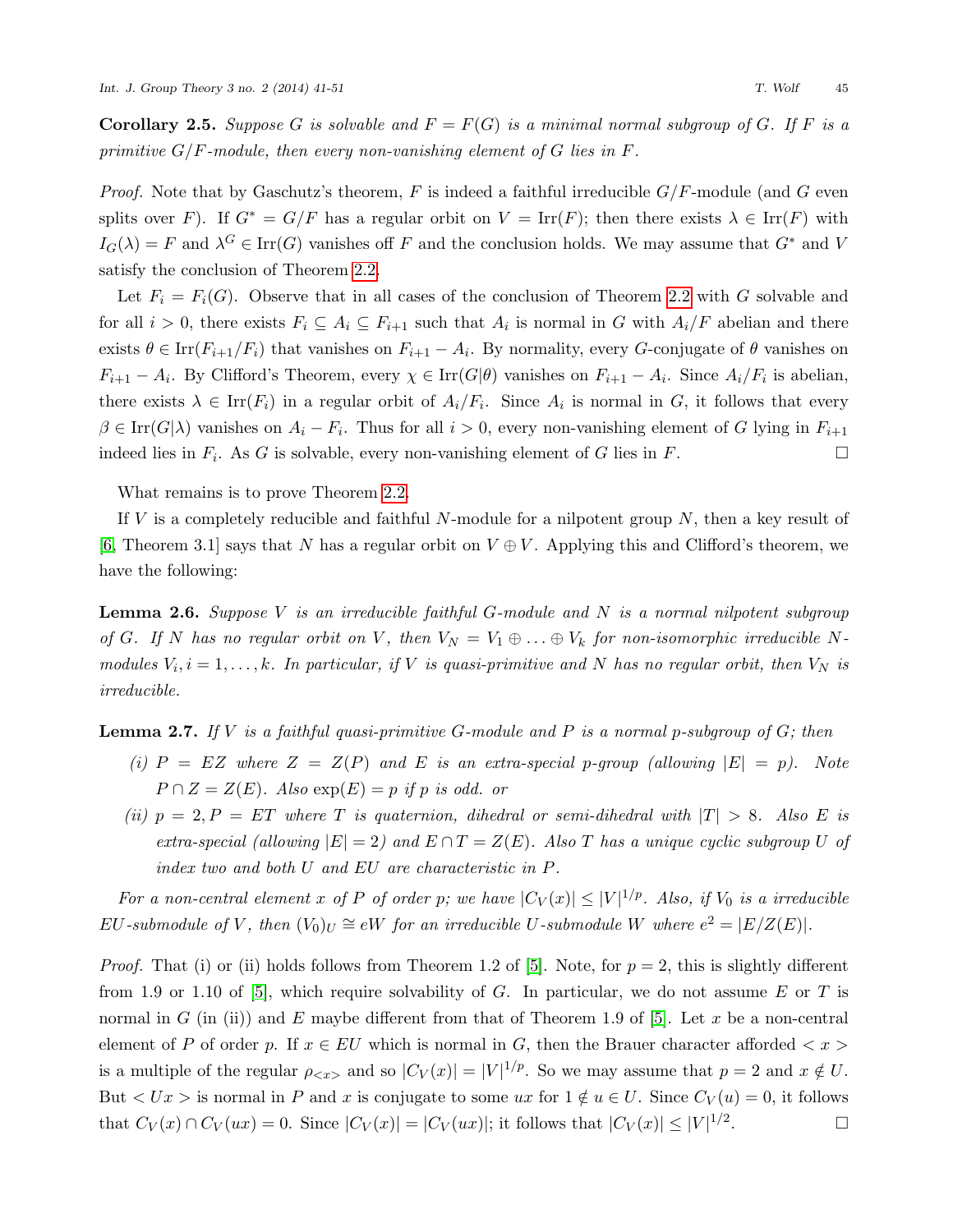If p is odd in the above Lemma, then all elements of order p lie in E. If  $p = 2$  and we are in part (i) above, then all elements of order 2 lie in  $EZ_0$  where  $Z_0$  has order 4. It is a bit more complicated in (ii). We do a count, which above lets us know how many involutions are in certain subgroups of P. For a subset X of a group, we let  $\sigma_2(X) = |\{x \in X | x^2 = 1\}|$  and  $\tau_4(X)$  denote the number of elements of X of order 4.

- <span id="page-5-1"></span>**Proposition 2.8.** (i) If E is extra-special of order  $2^{2n+1}$ ; then  $\sigma_2(E) = 2^{2n} \pm 2^n$  and  $\tau_4(E) =$  $2^{2n} \equiv 2^n$  (respectively);
	- (ii) If EU is a non-trivial central product of an extra-special group E of order  $2^{2n+1}$  and a cyclic 2-group U with |U| at least 4; then  $\sigma_2(EU) = 2^{2n+1}$ ; and
	- (iii) If ET is a non-trivial central product of an extra-special 2-group E and a 2-group T that is dihedral, quaternion, or semi-dihedral; then  $\sigma_2(ET) = 2^{2n+1} + |U|2^{2n-1}$  if T semi-dihedral and  $\sigma_2(ET) = 2^{2n+1} + |U|(2^{2n-1} \pm 2^{n-1})$  otherwise where U is a cyclic subgroup of T on index 2.

*Proof.* First suppose that A and B are 2-groups with unique central involutions, say a and b respectively. Also assume that  $x^2 = a$  (respectively  $y^2 = b$ ) whenever  $x \in A$  has order 4 (respectively  $y \in B$ has order 4). If G is the non-trivial central product of A and B; i.e.  $G = (AB)/Z$  where  $Z = \langle ab \rangle$ ; then

<span id="page-5-2"></span>(2.1) 
$$
\sigma_2(G) = \frac{1}{2} (\tau_4(A)\tau_4(B) + \sigma_2(A)\sigma_2(B)).
$$

Note that equation [\(2.1\)](#page-5-2) follows from the following two observations: If  $w = (x, y)$  is in  $A \times B$ , then  $w^2$  is in Z if and only if both  $x^2 = a$  and  $y^2 = b$  or both  $x^2 = 1$  and  $y^2 = 1$ . Also,  $w^2$  is in Z if and only if  $(zw)^2$  is in Z.

Since an extra-special two-group is a central product of extra-special two-groups of order  $8$  (i.e.  $D_8$ ) and  $Q_8$ ) and since  $\{\sigma_2(E), \tau_4(E)\} = \{2, 6\}$  when  $|E| = 8$ , part (i) can be proven by induction using equation [\(2.1\)](#page-5-2). Note the two equalities in (i) are equivalent as  $|E| = 2^{2n+1}$  and  $\exp(E) = 4$ . Parts (ii) and (iii) follow from part (i) and equation [\(2.1\)](#page-5-2). For (iii), we use that every one of the  $|U|$  elements of  $T-U$  has order 2 or 4 and the number of elements of order 2 in  $T-U$  is |U| (when T is dihedral), 0 (when T is quaternion) or  $|U|/2$  (if T semi-dihedral).

<span id="page-5-3"></span>**Corollary 2.9.** If EU is a non-trivial central product of an extra-special group E of order  $2^{2n+1}$  and a cyclic 2-group U with  $|U|$  at least 4; then the number of (elementary abelian) subgroups of order 4 that intersects U trivially is  $(2^{2n+1} - 2) \cdot (2^{2n-1} - 2)/3$ .

<span id="page-5-0"></span>*Proof.* Let x be a non-central involution. Then  $C_{EU}(x)$  has index two in EU and is a union of U-cosets. But each U-coset has two elements of order 4 and two of order 2 or 1. Thus  $C_{EU}(x)$  has  $|EU|/4 = 2^{2n}$ elements of order two or one including 1 and x. For each involution  $y \neq x$  that commutes with x, there is a unique subgroup of order 4 containing x and y (and xy). Exactly one of these elementary abelian subgroups intersects U non-trivially. Thus there are exactly  $((2^{2n} - 2)/2) - 1$  elementary abelian subgroups of order 4 of EU containing x that "avoid" U. As EU has  $2^{2n+1} - 2$  non-central involutions, the Corollary follows.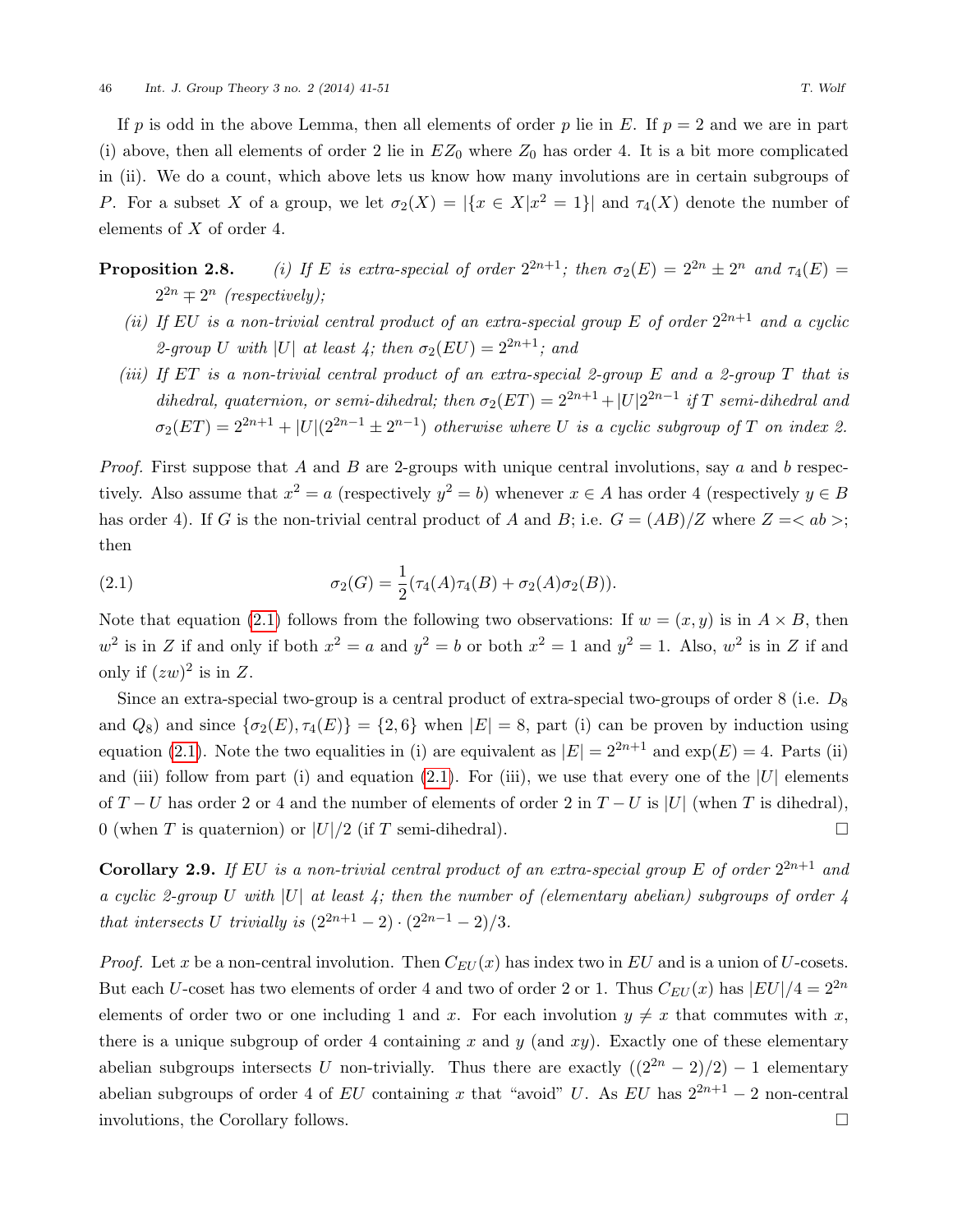**Theorem 2.10.** Suppose that V is a faithful irreducible P-module and  $P = EZ$  for  $Z = Z(P)$  and an extra-special 2-group  $E$ . If  $P$  has no regular orbit on  $V$ , then

- (i)  $|V| = 9$  and  $P = E \cong D_8$ ;
- (ii)  $|V| = 5^2$ ;  $|E| = 8$ ,  $|Z| = 4$ , and  $|P| = 16$ ; or
- (iii)  $|V| = 3^4$  and  $P = E$  is a central product of  $Q_8$  and  $D_8$ .

In all cases,  $C_E(v) = < t >$  for an involution t whenever  $v \in V^{\#}$ .

Note. Let  $q = \text{char}(V)$ . There are two extra-special groups E of order  $2^{2n+1}$  for each n. For each such  $E$ ; there is a unique faithful irreducible E-module over the field of q elements.

*Proof.* First consider the case  $P = E$  has order 8, so that  $P \cong Q_8$  or  $D_8$ . The only involution in  $Q_8$  is central and so every  $Q_8$ -orbit on  $V^{\#}$  is regular. Assume  $E \cong D_8$  and note that  $|V| = q^2$  and each of the four non-central involutions centralizes  $q-1$  non-zero vectors of V with no overlap. Then E has a regular orbit unless  $q^2 - 1 = 4(q - 1)$ ; i.e.  $q = 3$ . In the case  $q = 3$ ,  $C_E(v) = 5$  for an involution t for all  $v \in V^{\#}$ . The result holds when  $P = E$  has order 8.

Still assume that  $|E| = 8$ . Now  $P = Q \times S$  for a cyclic 2'-group S and a 2-group Q with  $Q = EZ_0$ where  $Z_0 = Z(Q)$ . Every S-orbit on  $V^{\#}$  is regular and  $(|S|, |Q|) = 1$ . So P has no regular orbit if and only if Q has no regular orbit. If  $|Q| = 8$ , then  $|V| = 9$  by the last paragraph, whence  $S = 1$ and  $P = EZ = E$  and conclusion (i) holds. So we may assume that 4 divides  $|Z_0|$ . By Proposition [2.8,](#page-5-1)  $Q$  has exactly 6 non-central involutions, each of which is contained in the subgroup  $Q_0$  of  $Q$ of order 16 that contains E. So  $Q_0$  has no regular orbit and each  $v \in V^{\#}$  is centralized by one and only one involution. Now  $|C_V(t)| = |V|^{1/2}$  for each non-central involution (Lemma [2.7\)](#page-4-0); and so  $|V| - 1 = 6(|V|^{1/2} - 1)$ . Then  $|V| = 5^2$ ;  $S = 1$  and  $|Z| = 4$ ; as in conclusion (ii).

When  $|V| = 3^4$  and E is a central product of  $Q_8$  and  $D_8$  (here E has 10 non-central involutions); then  $E = F(B)$  for a Bucht group  $B \subseteq GL(V)$  of order  $2^5 \cdot 5$ . Since B acts transitively on  $V^{\#}$ ; whence  $C_B(v) = C_E(v)$  has order two for all  $v \in V^{\#}$ . Note that  $Z = C_P(E)$  must have order 2 and conclusion (iii) holds.

As above,  $P = Q \times S$  for a cyclic 2'-group S and a 2-group  $Q \supseteq E$  with S acting Frobeniusly on V. Since P has no regular orbit on V, each  $v \in V$  is centralized by an involution in Q. Hence  $V = \cup C_V(x)$  where the union is over all non-central involutions of Q. By Lemma [2.7](#page-4-0),  $|C_V(x)| \leq |V|^{1/2}$ for all involutions in  $Q$ , which is a central product of E and  $Z(Q)$ . If t is the number of non-central involutions of  $Q$ , then  $t \geq |V|^{1/2}$ .

Now  $|P:Z|=|Q:Z(Q)|=|E:Z(E)|=e^2$  where  $e=2^n$  for an integer  $n>0$ . By the second paragraph, we may assume that  $n > 1$  and  $e \geq 4$ . Now V is an irreducible P-module by Lemma [2.6](#page-4-1) and  $V_Z \cong W^e$  for a faithful irreducible Z-module W. Note |Z| divides  $q-1$  where  $q = |W|$ . Now  $t \geq q^{e/2}$  by the last paragraph.

By Proposition [2.8,](#page-5-1) we see  $2e^2 = 2^{2n+1} \ge t \ge q^{e/2}$ . Since  $2e^2 \ge q^{e/2}$  and  $e \ge 4$ ; we have that  $e = 8$ and  $q = 3$  or that  $e = 4$  and q is 3 or 5. Note that |Z| divides  $q - 1$ . When  $e = 8$  and  $q = 3$ , then  $P = Q = E$  and Proposition [2.8](#page-5-1) shows that  $72 = e^2 + e \ge t \ge 3^4$ , a contradiction. Similarly, we have a contradiction when  $P = Q = E, e = 4$ , and  $q = 5$ . Hence we may assume that  $e = 4$  and with  $q = 3$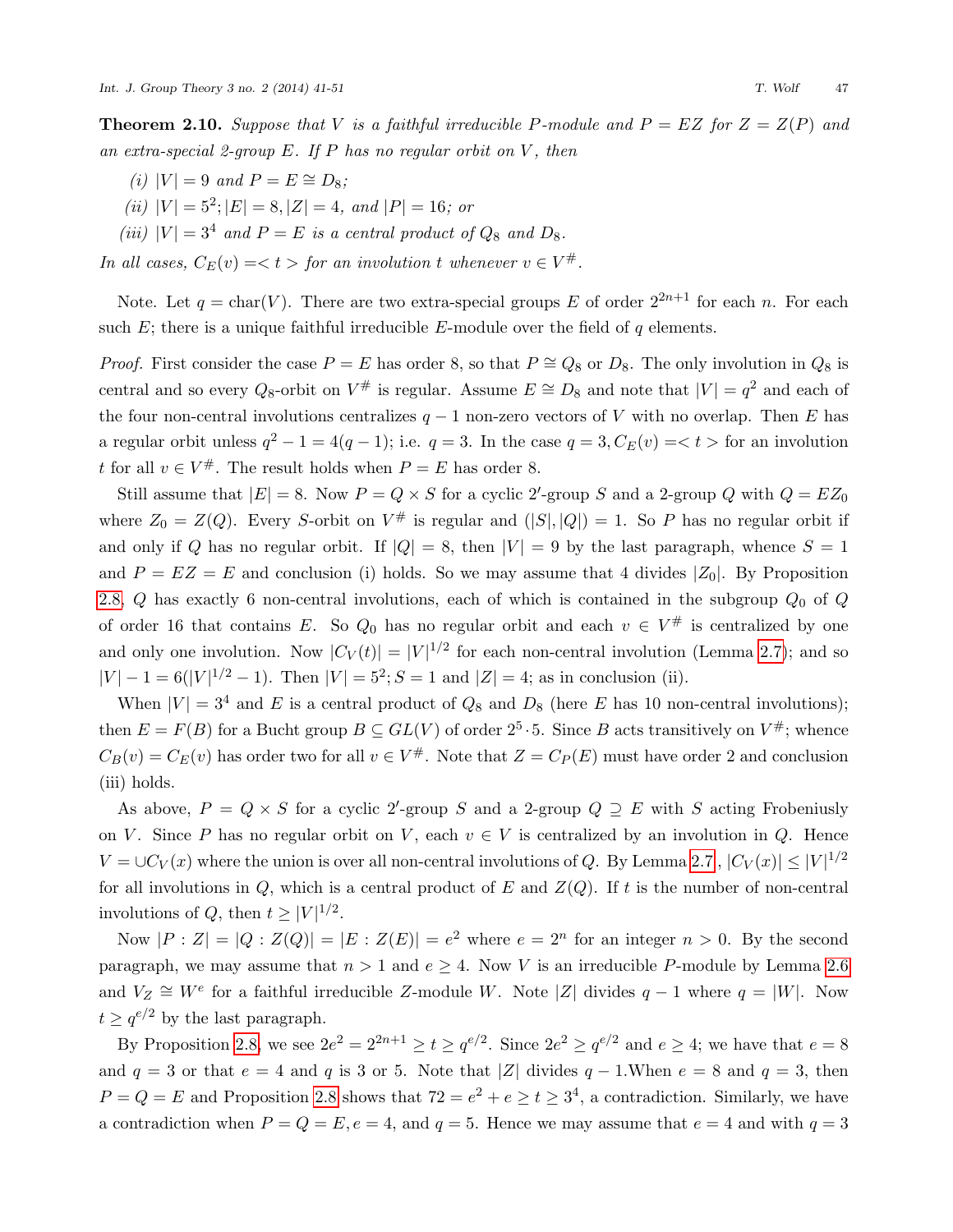or 5. When  $q = 5$ , then  $|Z| = 4$ . When  $q = 3, |Z| = 2$  and  $P = E \cong Q_8 Y Q_8 \cong D_8 Y D_8$  by the third paragraph. Applying Proposition [2.8,](#page-5-1) note that  $t = 30$  when  $q = 5$  and  $t = 18$  when  $q = 3$ .

For  $v \in V^{\#}, C_P(v)$  is isomorphic to a subgroup of  $P/Z$  as  $C_Z(v) = 1$ . So  $C_P(v)$  is elementary abelian of order at most 4. Hence  $C_P(v)$  has 0,1, or 3 involutions. Since P has no regular orbit;  $C_P(v)$ has exactly 1 or 3 involutions for  $v \in V^*$ . Let  $a_i$  denote the number of v in V centralized by exactly i involutions in P. Since each non-central involution centralizes  $q^2 - 1$  elements of  $V^{\#}$ ; it follows that  $a_1 + a_3 = q^4 - 1$  and that  $a_1 + 3a_3 = t(q^2 - 1)$ . For  $q = 3$ , we then have  $a_1 = 48$  and  $a_3 = 32$ . For  $q = 5$ , then  $a_1 = 576$  and  $a_3 = 48$ .

If B is any elementary abelian subgroup of P of order 4 that avoids Z (i.e.  $B \cap Z = 1$ ), then the Brauer character afforded B by V is the regular character  $\rho_B$ . In this case,  $C_V(B)$  is a one dimensional and there are  $q-1$  v in  $V^{\#}$  centralized by B. In fact,  $B = C_P(v)$  for these  $q-1$ vectors. No non-zero vector is centralized by two such B. Thus there exist at most  $a_3/(q-1)$  (i.e. 16 or 12) elementary abelian subgroups of P that avoid Z. If  $|Z| = 4$ , then Corollary [2.9](#page-5-3) shows that there are 60 elementary subgroups of order 4 that avoid Z, a contradiction. Thus  $|Z| = 2, q = 3$ , and  $P = E \cong Q_8 Y Q_8 \cong D_8 Y D_8$ . Now P is a normal subgroup of a group  $G \subseteq GL(V)$  with  $G/P \cong Z_3 \times Z_3$  (here G is a central product of two copies of  $SL(2,3)$ ). Now  $G/P$  has a regular orbit on  $P/Z(P)$ . So there is an  $x \in P - Z(P)$  whose centralizer in G is in P and hence the G-conjugacy class of  $x$  has 18 elements. Since  $P$  has 18 non-central involutions (and 12 elements of order 4), the involutions in  $P$  are  $G$ -conjugate. If  $O$  is the set of vectors in  $V$  fixed by exactly one involution, it follows that t divides  $|O|$ , a contradiction as  $t = 18$  and  $|O| = 48$ . This completes the proof.

Alex Turull has an inclusion-exclusion counting arguments that determines the exact number of regular orbits above, although the argument is a bit different for when  $|U| = 2$  or not and they are a bit longer than current arguments.

*Proof of Theorem [2.2.](#page-1-0)* We assume that  $V$  is a faithful irreducible and quasi-primitive G-module and that  $F = F(G)$  has no regular orbit on V. We must show V and G satisfy one of the conclusions (a)-(e) of Theorem [2.2.](#page-1-0) In particular, we must show  $|V| = 5^2, 3^4, 3^8$  or  $q^2$  for a Mersenne prime.

Applying Lemma [2.7,](#page-4-0)  $F = ET$  where the Sylow-subgroups of E are extra-special (or of prime order). Also  $T = C_F(E)$  is cyclic or there exists U normal in G with  $|T:U| = 2$ , U cyclic, and 8 dividing U. In all cases  $T \cap E = Z(E)$ . Since F has no regular orbit, V is an irreducible F-module by Lemma [2.6.](#page-4-1) Also  $V_T \cong eW$  for a faithful irreducible T-module W and integer e where  $e^2 = |E : Z(E)| = |F : T|$ . Note that |U| divides  $|W| - 1$ .

First suppose that  $F = T$ ; i.e. that  $e = 1$ . Since U acts fixed-point-freely on V and F has no regular orbit on V, each  $v \in V^{\#}$  is fixed by a unique involution in  $T-U$ . Indeed each  $v \in V^{\#}$  is fixed by a unique involution  $T_0 - U_0$  where  $T_0$  and  $U_0$  are the Sylow-2-subgroups of T and U respectively. It follows from Lemma [2.7](#page-4-0) that  $T_0$  is dihedral or semi-dihedral and so the number of involutions in  $T_0 - U_0$  is either  $|U_0|$  or  $|U_0|/2$ . Now  $|C_V(x)| = |V|^{1/2}$  for all involutions x in  $T_0 - U_0$ . By uniqueness,  $|V| - 1 = t(|V|^{1/2} - 1)$  where t is the number of involutions in  $T_0 - U_0$ . Thus  $|V|^{1/2} + 1$  is a power of 2. Since  $|V|^{1/2}$  is a power of a prime, it follows that  $|V| = q^2$  for a Mersenne prime q. Also  $t = q + 1$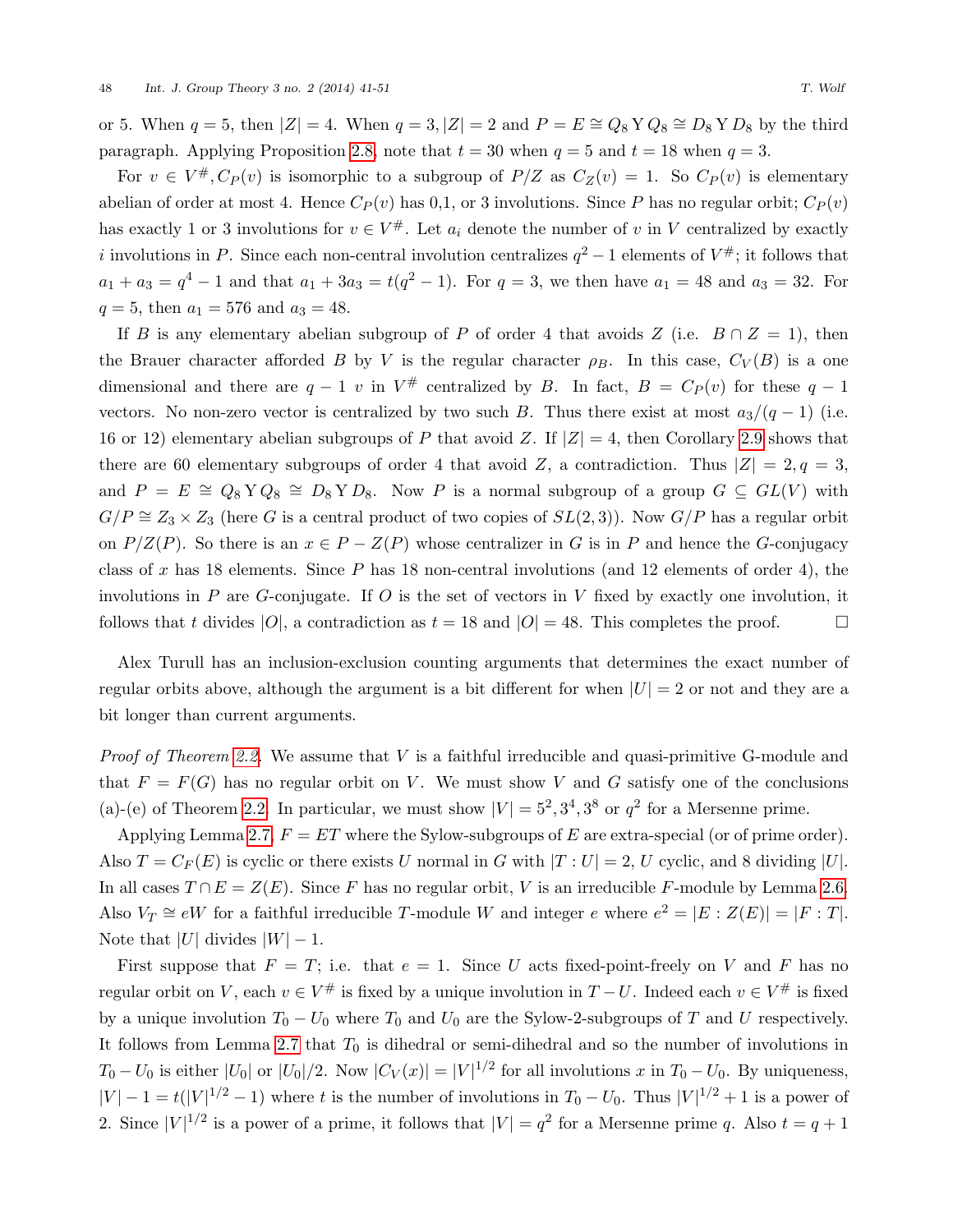and  $|T_0| = 2|U_0|$  is 2t or 4t. If  $W_0$  is an irreducible U-submodule of V and  $0 \neq w \in W_0$ , then w is centralized by an involution in  $T - U$ ; whence  $W_0$  is invariant under  $\langle U, x \rangle = T = F$ . So V is an irreducible U-module and since U is normal and abelian, it follows that  $G \subseteq \Gamma(V)$  (see [\[5,](#page-10-2) Theorem 2.1]). Here V and G are as in conclusion (a) of Theorem [2.2.](#page-1-0) So we assume that  $F > T$  and  $e > 1$ .

Since F has no regular orbit on V, we have that  $V = \bigcup C_V(x)$  where the union is taken over all non-central elements x of prime order in F. Now  $|C_V(x)| \leq |V|^{1/p}$  if  $x \in F$  has order p, a prime by Lemma [2.7.](#page-4-0) Let s denote the number of non-central subgroups of odd prime order of  $F$  and let  $t$  be the number of non-central involutions in  $F$ . Then

<span id="page-8-0"></span>(2.2) 
$$
s \cdot |V|^{1/3} + t \cdot |V|^{1/2} \ge |V| \text{ and } s + t \ge |V|^{1/2}.
$$

In particular,  $|F(G)| > s+t \geq |V|^{1/2}$ . Also,  $|V| = |W|^e$ . On the other hand,  $|F| = e^2|U||T:U|$ with  $|T : U| \le 2$ . Also 8 divides  $|U|$  if  $|T : U| = 2$ . Also  $|U|$  divides  $|W| - 1$ . In particular,  $2e^2|W| \geq |F| > s+t \geq |V|^{1/2} \geq |W|^{e/2}$  and  $|W| < (2e^2)^{2/(e-2)}$ . As  $|W| \geq 3$ , it follows that  $e < 13$ . Since each prime divisor of e divides  $q-1$ ; we further have that  $e \leq 4$ ;  $e = 5$  with  $|W| = 11$ ;  $e = 6$ with  $|W| = 7; e = 8$  with  $|W| = 3$  or 5; or  $e = 9$  with  $|W| = 4$ .

In all the cases where  $e > 4$ , note that 8 does not divide |U| and so T is cyclic. In the case where  $e = 8$ , now Theorem [2.10](#page-5-0) shows that F does have a regular orbit, a contradiction. When e is 5, 6, or 9; note that

$$
|F| = e^2|U| \le e^2(|W| - 1) \le |W|^{e/2} \le |V|^{1/2} \le s + t,
$$

a contradiction. Hence we may assume e is 2, 3, or 4.

When  $e = 3$ , the Hall-2'-subgroup S of F is a central product of an extra-special group of order 27 and exponent 3 with  $Z(S)$ . Hence  $s = 12$ . If  $t = 0$ , then equation [\(2.2\)](#page-8-0) yields that  $12 \ge |V|^{2/3} \ge |W|^2$ , a contradiction as 3 divides  $|W| - 1$ . So  $t > 0$  and the Sylow-2-subgroup P of F is dihedral or semi-dihedral. Note that P has a cyclic subgroup of order  $|P|/2$  and  $3|P|/2$  divides  $|W| - 1$ . Also  $t \leq |P|/2 \leq (|W|-1)/3 \leq |V|^{1/3}/3$ . By equation [\(2.2\)](#page-8-0),

$$
12|V|^{1/3} + |V|^{5/6}/3 > |V|.
$$

This implies  $|V| < 64$  and so  $|W| = |V|^{1/3} < 7$ , a contradiction as 6 divides  $|W| - 1$ . Hence  $e = 2$  or 4.

Since  $e = 2$  or 4, the Hall-2'-subgroup S of F is cyclic,  $s = 0$ , and S acts Frobeniusly on V. Thus the Sylow-2-subgroup P of F has no regular orbit on V and so  $V_P$  is irreducible by Lemma [2.6.](#page-4-1) In particular,  $C_G(P)$  is cyclic (see [\[5,](#page-10-2) Lemma 2.9]) and  $C_G(P) \subseteq F$ . If T is cyclic, then Theorem [2.10](#page-5-0) applies to  $F$  and we have that one of the following:

- (i)  $|V| = 9$  and  $F = E \cong D_8$ ;
- (ii)  $|V| = 5^2$ ;  $|E| = 8$ ,  $|Z| = 4$ , and  $|F| = 16$ ; or
- (iii)  $|V| = 3^4$  and F is a central product of  $Q_8$  and  $D_8$ .

In (i), Aut(F) is a 2-group; so G is a 2-group and  $G \cong D_8$ . Here V is not quasi-primitive, although  $G \subseteq \Gamma(V) = \Gamma(3^2)$  and conclusion (a) is still satisfied. In (ii), it is easy to see that  $G/C<sub>G</sub>(P)$  is solvable and applying Theorem 1.9 and Corollary 1.10 of [\[5\]](#page-10-2) shows that  $F$  is a central product of  $Z$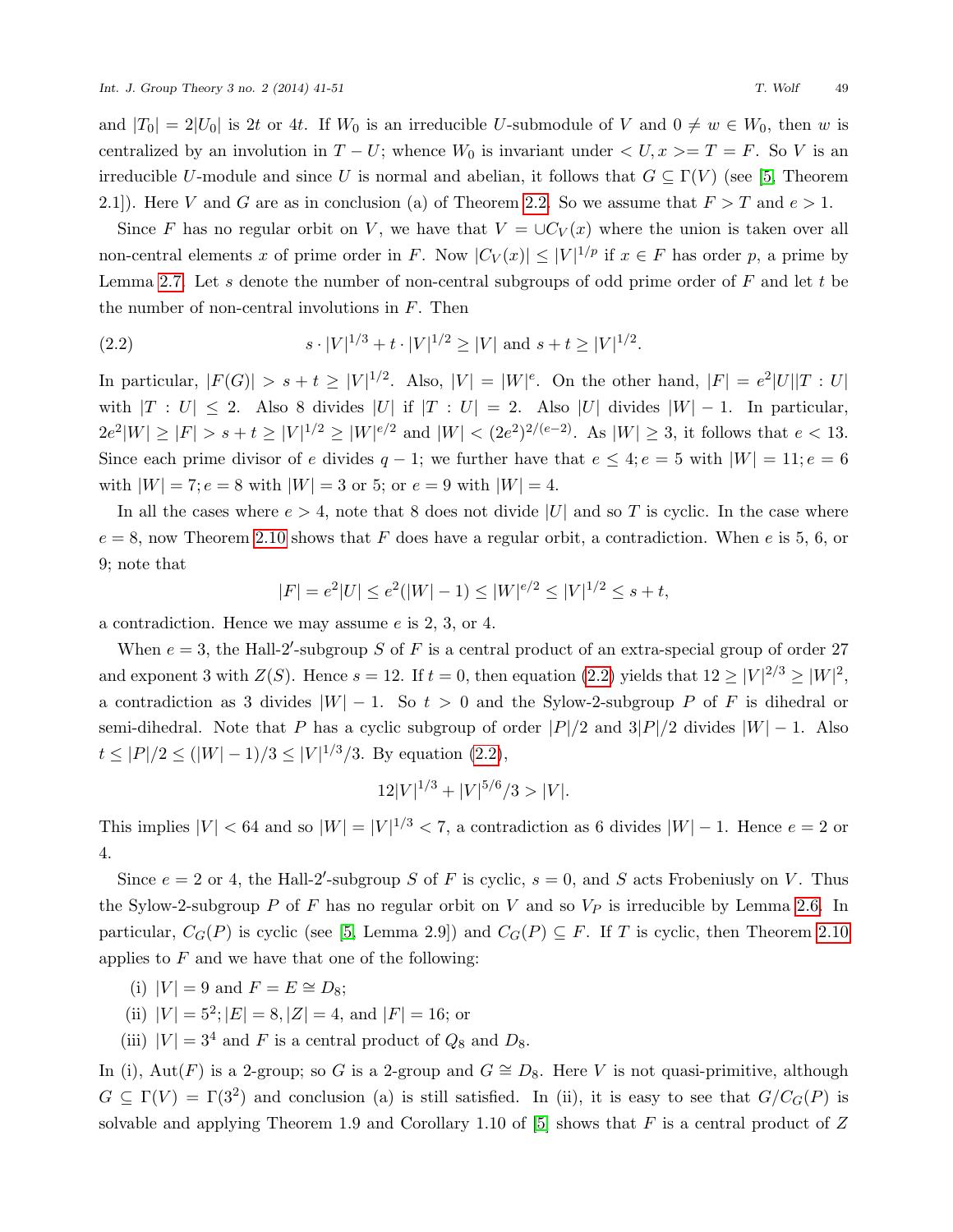and a normal subgroup  $Q \cong Q_8$  and also that  $G/F \cong A_3$  or  $S_3$ . Conclusion (b) holds in (ii). Assume that  $|V| = 3^4$  and F is a central product of  $Q_8$  and  $D_8$ . Note that  $G/F$  acts faithfully on  $F/Z$  where  $Z = Z(F)$  and  $G/F$  permutes the 10 non-central involutions of F. For x a non-central element of F, the F-conjugacy class of x is  $\{x, xz\}$  where  $Z = \langle z \rangle$ . It follows that  $G/F$  faithfully permutes the 5 conjugacy classes of non-central involutions of F. Hence  $G/F$  is isomorphic to a subgroup of  $S_5$ . If G is non-solvable, then  $G/F$  is isomorphic to  $A_5$  or  $S_5$  and conclusion (c) of this Theorem is satisfied. If G is solvable and |G| is divisible by 5, a Zsigmondy prime divisor of  $3^4 - 1$ , then G is a Bucht group (see [\[5,](#page-10-2) Lemma 6.7]) and conclusion (c) of this Theorem is satisfied. If  $G/F$  is a  $\{2,3\}$ -group then Theorem 1.9 of [\[5\]](#page-10-2) shows that  $F/Z = Q/Z \times D/Z$  for normal subgroups  $Q \cong Q_8$  and  $D \cong D_8$  with  $Q/Z$  a faithful  $G/F$ -module. So  $G/F \cong A_3$  or  $S_3$  and conclusion (d) of the Theorem is satisfied. The conclusion of this Theorem is satisfied whenever  $T$  is cyclic.

We can now assume that T and  $T_0 \in Syl_2(T)$  are not cyclic. Hence  $T_0$  is dihedral, quaternion, or semi-dihedral and  $|T_0| \geq 16$ . Now dim(W) is even as W is an irreducible  $T_0$ -module.

Suppose that  $e = 2$  and  $|W| = 9$ . Now  $S = 1$  and  $F = P$ . Then  $T = T_0 \in \text{Syl}_2(GL(2,3))$  is semi-dihedral of order 16. Now  $V$  and  $F$  are as in conclusion (e) of Theorem [2.2.](#page-1-0) We still need to show that  $G/F$  is isomorphic to  $A_3$  or  $S_3$ . Since U and EU are characteristic in F, it follows that Aut(P) is a  $\{2,3\}$ -group. Since  $V_P$  is irreducible,  $C_G(P) \subseteq F(G) = P$  and G is a  $\{2,3\}$ -group, hence G is solvable. We may apply Theorem 1.9 of  $[5]$  to assume (with no loss of generality) that E and T are normal in G, that  $E \cong Q_8$  and there exists  $F \subseteq A \subseteq G$  such that  $A/F$  acts faithfully and completely reducible on the chief factor  $F/T$  and  $|G/A|$  ≤ 2. As F is a 2-group, it follows that  $G/F \cong A_3$  or  $S_3$ . Conclusion (d) is satisfied here.

Assume that  $e = 2$ . Since dim(W) is even, we may assume from the last paragraph that |W| is at least 25. By Proposition [2.8;](#page-5-1)  $t \leq 6 + 3|U_0|$ . If  $(|W| - 1)/|U_0| \geq 5$ ; then

$$
t \le 6 + 3(|W| - 1)/5 < |W| \le |V|^{1/2};
$$

contradicting equation [\(2.2\)](#page-8-0). So  $(|W| - 1)/|U_0| \leq 4$  and so  $|W| - 1$  is a power of two or three times a power of 2. Since  $|W|$  is a prime power but not a prime nor 9, elementary arguments [\[5,](#page-10-2) Propositions 3.1 and 3.2] show that  $|W| = 5^2$  or  $7^2$ . Also  $|U_0| = (|W|-1)/3 = 8$  or 16 (respectively) and  $|T_0| = 16$ or 32 (respectively). Now W is an irreducible  $U_0$ -module with  $U_0$  normal and abelian in T, we have  $T \subseteq \Gamma(W)$  and  $T_0 \in \text{Syl}(\Gamma(W))$ . Now  $T_0$  induces the automorphism  $a \to a^q$  (for  $q = 3$  or 5 (resp.) of  $U_0$ ; we see that  $T_0$  is semi-dihedral. Now Proposition [2.8](#page-5-1) shows that

$$
t = 6 + 2|U_0| < |W| \le |V|^{1/2}
$$

contradicting equation [\(2.2\)](#page-8-0). Hence we may assume that  $e \neq 2$ .

We now have that  $e = 4$ . We have from Proposition [2.8](#page-5-1) (note  $n = 2$ ) that

$$
30 + 10|U| \le t \le |W|^2 \le |V|^{1/2}.
$$

As |U| divides  $|W| - 1$  and  $dim(W)$  is even, we see that  $|W| = 9$  and  $|U| = 8$ . Then  $S = 1, F = P$ , and  $T = T_0 \in Syl_2(GL(2,3))$  is semi-dihedral of order 16. So F is a central of the semi-dihedral group T